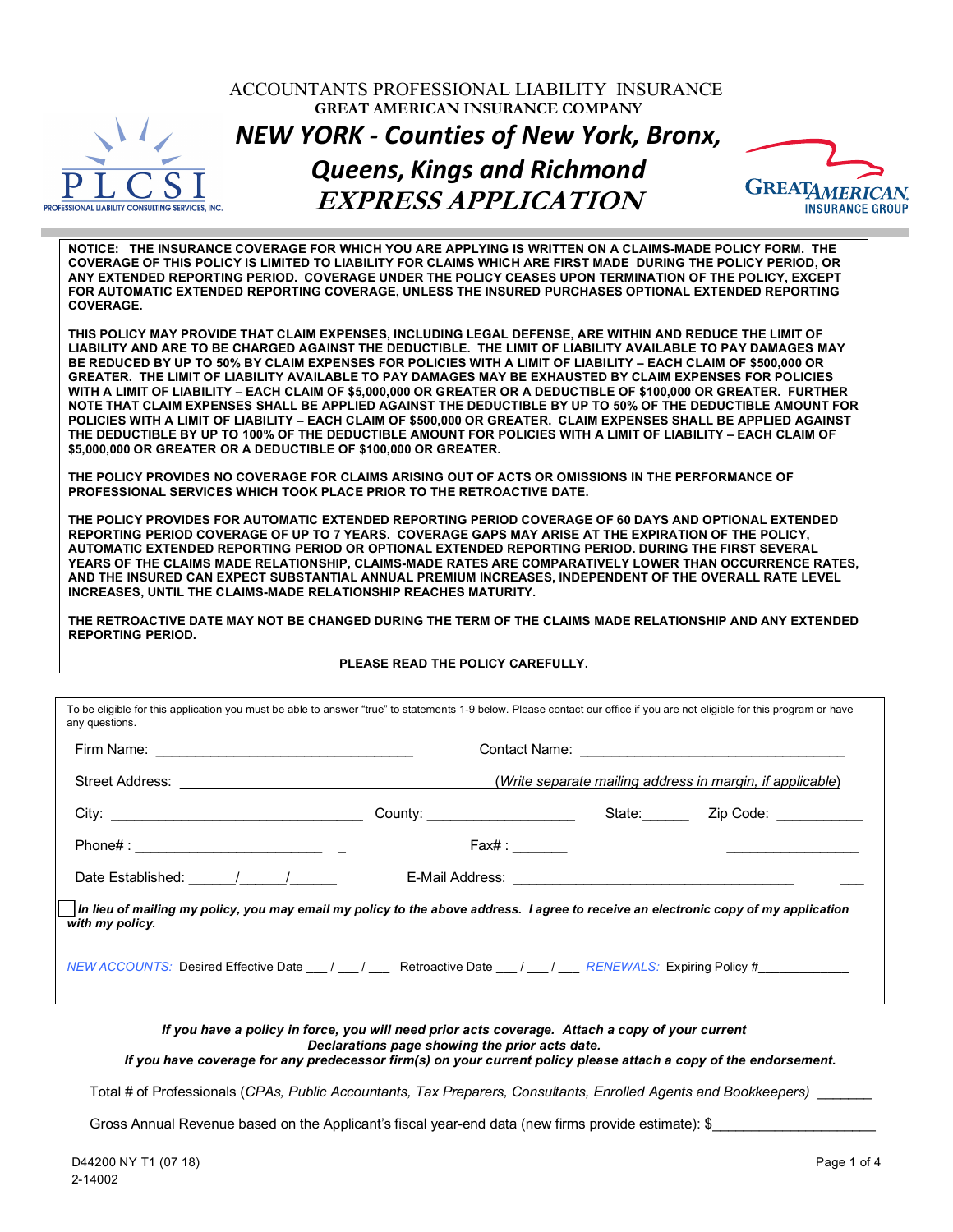### *Statements 1 through 9 must all be "True" in order to be eligible for this program.*

*Please contact our office if you are not eligible for this program or need coverage for services not offered under the Express program.*

| 1. | The Applicant's combined total gross revenues did not exceed \$1,000,000 over the last three (3)<br>year period.                                                                                                                                                                                                           | True        | False         |
|----|----------------------------------------------------------------------------------------------------------------------------------------------------------------------------------------------------------------------------------------------------------------------------------------------------------------------------|-------------|---------------|
| 2. | Within the past 3 years the applicant firm has not sued any clients to collect unpaid client fees.                                                                                                                                                                                                                         | l lTrue     | False         |
| 3. | No member or employee of the applicant firm has discretionary authority to invest or control client<br>funds. (Bill-pay and/or payroll are acceptable and are not considered "discretionary control").                                                                                                                     |             | True    False |
| 4. | Audit engagements generate 50% or less of the firm's gross billings, and the firm has not performed<br>any public audit/attest work in the last 5 years.                                                                                                                                                                   |             | □True □ False |
| 5. | The applicant firm has not provided any tax advice, counsel or opinion; nor organized, sold or<br>prepared any sales material with respect to tax shelters or other tax advantaged investments or any<br>"reportable transaction" as defined in Treasury Reg. Sec 1.60011-4(b).                                            | $\Box$ True | $\Box$ False  |
| 6. | For services provided on audit engagements or non-attest services for audit clients, the applicant<br>firm has a procedure requiring that engagement letters are used on new engagements and<br>updated as required if the engagement changes. (If the applicant firm does not perform these<br>services, respond "True"). | l lTrue     | False         |
| 7. | In the past 5 years, the applicant firm or any member of the firm has not performed services or<br>consented to the use of its work product in connection with any public or private offerings of<br>securities, real estate or other investments.                                                                         | <b>True</b> | l lFalse      |
| 8. | No member of the applicant firm has had their license revoked or been subject to any disciplinary<br>action, investigation, inquiry or fine by any licensing board, regulatory agency or professional<br>association within the past 5 years.                                                                              | l lTrue     | l lFalse      |
| 9. | The applicant firm or anyone to whom this insurance will apply is not aware of any professional<br>liability claim, or any act, omission or personal injury which might reasonably be expected to be<br>the basis of a claim made against them within the past 5 years.                                                    | <b>True</b> | <b>False</b>  |

# **STEP 1: CIRCLE/CHECK YOUR DESIRED ACCOUNTANTS POLICY PREMIUM**

*CLAIM EXPENSES MAY BE APPLIED UP TO 50% OF THE DEDUCTIBLE AND 50% OF THE POLICY LIMITS*

*TABLE 1: Applies to firms whose combined total gross revenues did not exceed \$ 300,000 over the last three (3) year period.*

| <b>Deductible</b> | \$500,000 / \$500,000 | \$500,000 / \$1,000,000 | \$1,000,000 / \$1,000,000 | \$1,000,000 / \$2,000,000 |
|-------------------|-----------------------|-------------------------|---------------------------|---------------------------|
| \$1,000           | \$563                 | \$593                   | \$655                     | \$703                     |
| \$2,000           | \$552                 | \$581                   | \$642                     | \$689                     |
| \$5,000           | \$518                 | \$546                   | \$602                     | \$647                     |

*TABLE 2: Applies to firms whose combined total gross revenues did not exceed \$1,000,000 over the last three (3) year period.*

| <b>Deductible</b> | \$500,000 / \$500,000 | \$500,000 / \$1,000,000 | \$1,000,000 / \$1,000,000 | \$1,000,000 / \$2,000,000 |
|-------------------|-----------------------|-------------------------|---------------------------|---------------------------|
| \$1.000           | \$704                 | \$741                   | \$819                     | \$878                     |
| \$2.000           | \$690                 | \$726                   | \$802                     | \$861                     |
| \$5,000           | \$648                 | \$682                   | \$754                     | \$809                     |

### **STEP 1: TOTAL**

**□ 1 Year Policy Term Premium:** \$\_\_\_\_\_\_\_\_\_\_\_\_\_ (enter premium selected above)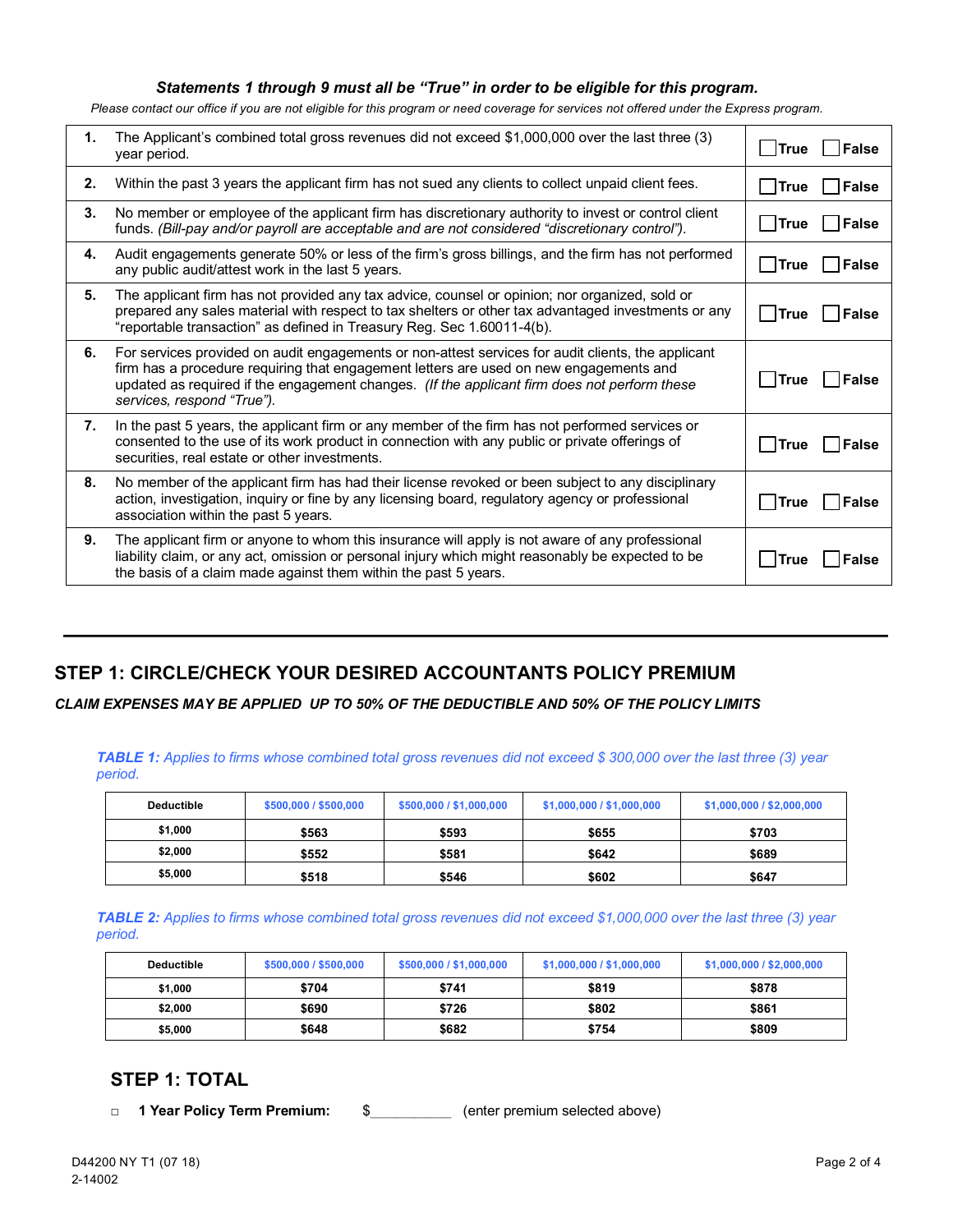## **STEP 2: COMPLETE THIS SECTION AND CIRCLE/CHECK DESIRED PREMIUM TO ADD CYBER COVERAGE OPTION,** OR ENTER \$0 ON PAGE 4 TO **REJECT** CYBER COVERAGE

#### *Question 10 below must be answered "No" to be eligible for Express Cyber Coverage. You may not select Cyber limits greater than your Accountants Policy Limits.*

**10.** After inquiry, is the applicant, or anyone to whom this Insurance applies, aware of any:

- a. Acts, errors or omissions which you have reason to believe could give rise to a cyber related claim? **YES** No
- b. Intrusion, malware or other IT security related event in the last five (5) years that resulted in you incurring legal, forensic or other related expenses?



**NOTE:** IT IS AGREED THAT ANY CLAIM, LOSS OR COSTS ARISING FROM ANY FACT, CIRCUMSTANCE, SITUATION, TRANSACTION, EVENT, ACT, ERROR OR OMISSION REQUIRED TO BE DISCLOSED IN RESPONSE TO QUESTION 10 IS EXCLUDED FROM COVERAGE.

## **CYBER PREMIUM TABLES**

*TABLE 1: Applies to firms whose combined total gross revenues did not exceed \$300,000 over the last three (3) year period.*

| <b>Deductible Loss</b> | \$100,000/ | \$250,000/ | \$500,000/ |
|------------------------|------------|------------|------------|
| & Expense              | \$250,000  | \$250.000  | \$500.000  |
| \$1.000                | \$375      | \$450      | \$525      |

*TABLE 2: Applies to firms whose combined total gross revenues did not exceed \$1,000,000 over the last three (3) year period.* 

| <b>Deductible Loss</b> | \$100,000/ | \$250,000/      | \$500,000/   |
|------------------------|------------|-----------------|--------------|
| & Expense              | \$250,000  | \$250,000       | \$500,000    |
| \$1.000                | \$575      | <b>TE</b> \$675 | $\Box$ \$775 |

### *Express Cyber Extension Endorsement Includes the Following\*:*

- *Separate Limits, Deductible and Retroactive Date from the Accountants Policy*
- *Cyber Endorsement Limit Selected above applies to Data Compromises and Claims for Wrongful Acts*
- *Claims Expenses are within, and reduce the Cyber Endorsement Limits*
- *Business Impersonation Sublimit 50% of the Cyber Endorsement Limit*
- *Fraudulent Funds Transfer Sublimit 50% of the Cyber Endorsement Limit*
- *Telecommunication Hacking Sublimit \$100,000*
- *Reward Coverage Sublimit \$25,000*
- *Waiting Period 12 Hours for Network Disruption & Reputational Harm*

*\* This is only an overview of the Express Cyber Endorsement. Please review the endorsement for all coverages, terms and provisions.*

#### **If you have a current cyber policy, please include a copy of your current Declarations page so we may carry over the prior acts coverage.**

**STEP 2: TOTAL \$** (enter Cyber premium selected above or enter \$0 to Reject Cyber coverage)